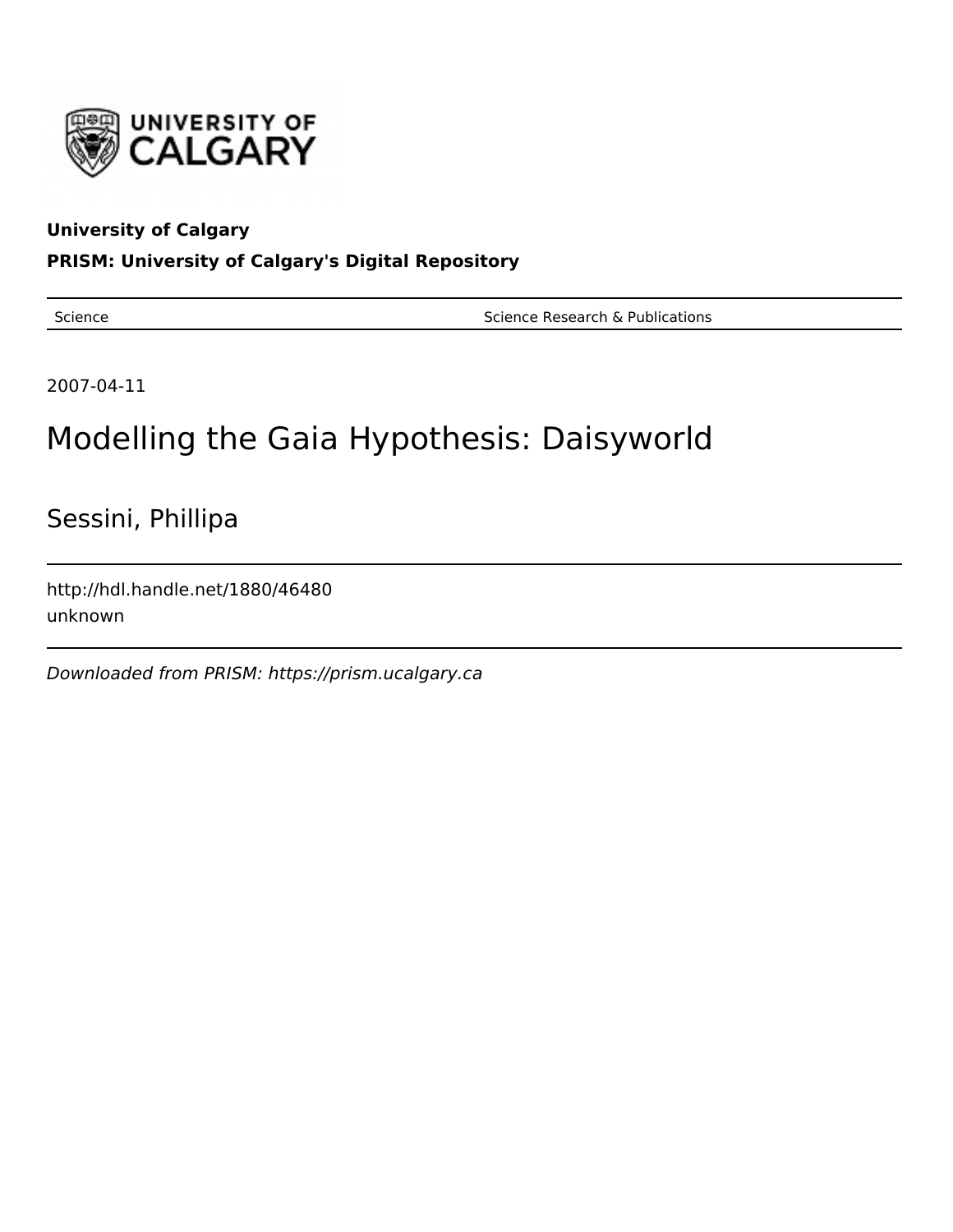## Modelling the Gaia Hypothesis: Daisyworld

Phillipa Sessini CPSC565 - Emergent Computing University of Calgary psessini@ucalgary.ca

*Abstract***— The Gaia hypothesis examines the global effects of local interactions among organisms. A model commonly used to examine the global emergent properties proposed by the Gaia hypothesis is Daisyworld. The original Daisyworld relies on a deterministic set of equations to determine the outcome of the model. This project develops a two dimensional cellular automata (CA) representation of Daisyworld. By using a cellular automata and incorporating stochastic effects into the model, this project is able to develop a Daisyworld that takes into account both the spatial and stochastic characteristics of natural ecosystems.**

**The model developed is found to closely resemble results produced by a mathematical Daisyworld. The effects of death rate and solar luminosity on the CA Daisyworld are examined. It is found that lower death rate causes the daisies to adjust to varying solar luminosities more slowly, but it also enables them to survive longer when the solar luminosity is extremely high. The model is found to be able to adjust to changing solar luminosity and maintain a temperature that is close to the optimum temperature for daisy growth. Finally, the model is extended to include four species of daisies. The general properties of the four species Daisyworld are studied as well as the impacts of solar luminosity on this variant of the model.**

#### I. INTRODUCTION

The Gaia hypothesis postulates that life on Earth works as a collective unit to ensure that conditions on Earth remain conducive to life. Some forms of the Gaia hypothesis attribute the maintenance of conditions on Earth to a macro-organism [1] and as a result the hypothesis has been somewhat controversial. However, principles at the core of the Gaia hypothesis are undeniable with applications across several disciplines of science.

The global regulation suggested in the Gaia hypothesis results from interactions between organisms and the environment. These interactions lead to the formation of feedback loops that control concentrations of various chemicals on Earth. The cycling of water, carbon, nitrogen and many other chemicals are natural examples of

feedback loops that regulate concentrations of chemicals on Earth. As a result of these cycles, concentrations of chemicals on Earth are not consistent with the concentrations that would be observed on a planet at equilibrium, instead chemicals are present in concentrations that are suitable for life on Earth. For example, on a planet at equilibrium all oxygen would be bound in molecules with other elements, as a result there would be no oxygen left in the atmosphere. In contrast, the average amount of oxygen in the atmosphere of Earth is 21%. This can be attributed to the oxygen cycle maintaining concentrations of oxygen in the atmosphere at a level that is suitable for life.

Underlying the Gaia hypothesis is the idea of emergence on a global scale. Similar to the way ants can assemble complex structures without centralized control, organisms are able to produce a global environment that is conducive to life through interactions with other organisms and the abiotic environment. These simple interactions can have global impacts on conditions on Earth. For example, nitrogen fixing bacteria in soil fix nitrogen gas into inorganic compounds that can be used by plants to synthesize amino acids. This simple interaction is a key component of nitrogen cycling on Earth and helps ensure that nitrogen in the atmosphere and soil are in a balance that is suitable for life. However, it is carried out autonomously by simple bacteria with no centralized control.

The emergent properties suggested by the Gaia hypothesis can be observed in Daisyworld. Daisyworld is a model in which the Daisyworld planet orbits a sun that is warming slowly over time, similar to Earth. Life on Daisyworld is simplified to only include two species, black daisies and white daisies. The black daisies reflect less light back into space than the white daisies, this causes them to increase the global temperature. Similarly, white daisies reflect more light back into space, decreasing global temperature. These effects can be quantified by the albedos of each species of daisy. The albedo of the planet is calculated based on the quantities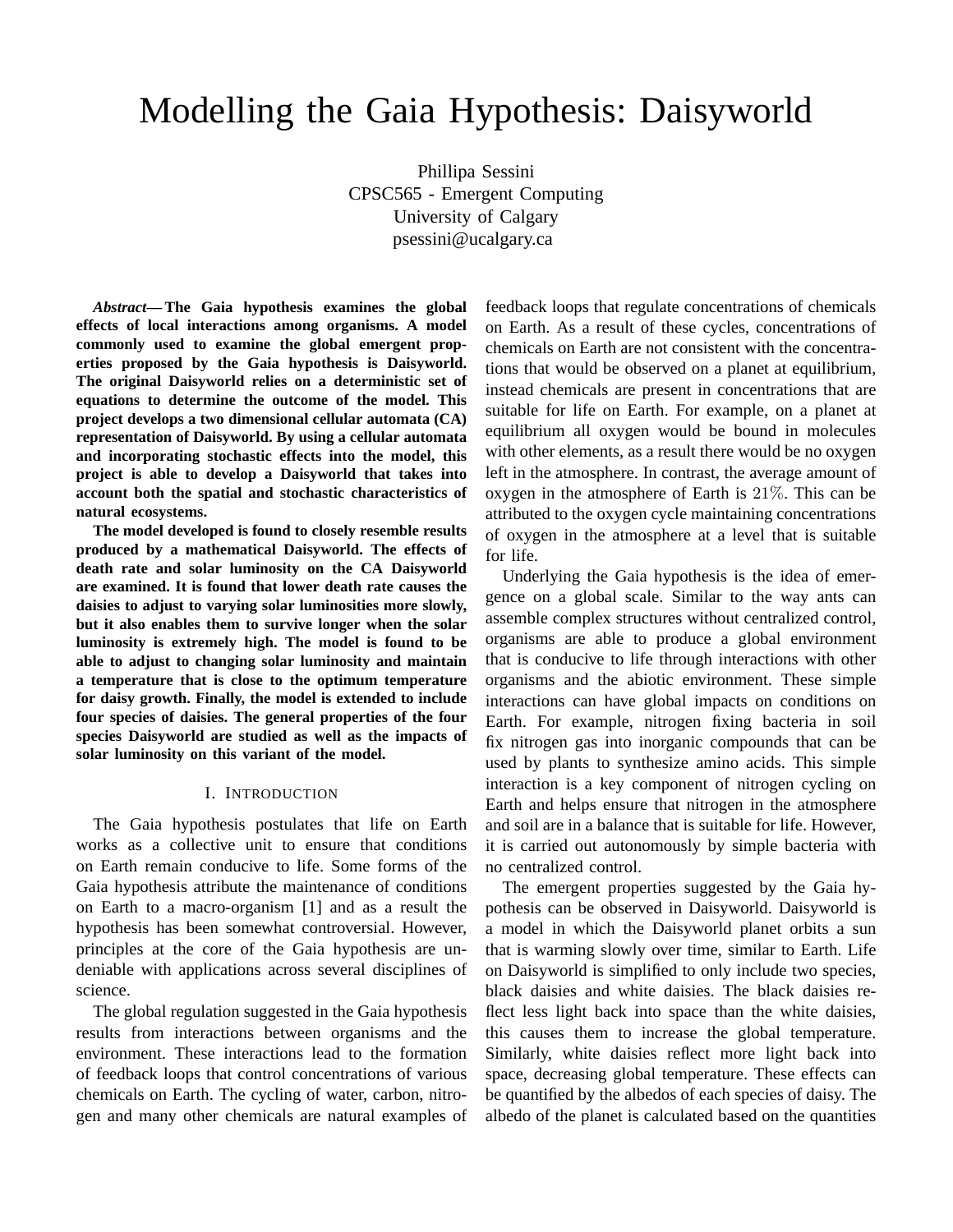of black and white daisies present on Daisyworld. This is explained further in Section II.

The original Daisyworld [2] is modelled using a deterministic set of differential equations. The model does not take into account the stochastic or spatial nature of interactions in a two dimensional or potentially three dimensional environment. With these considerations in mind, this project develops a two dimensional cellular automata (CA) that takes into account both spatial and stochastic elements of the Daisyworld model. Cellular automata have been previously used to model Daisyworld in [3], [4], [5], [6].

#### II. METHODOLOGY

Daisyworld begins as a planet that is uninhabited by daisies. As the sun increases in intensity the temperature on Daisyworld increases. The temperature of the planet is impacted by the amount of light reflected by the planet back into space and the luminosity of the sun. The amount of light reflected back into space by the planet is determined by the albedo of the planet, which is impacted by the amount of black and white daisies on its surface. This section describes the equations that control the dynamics of Daisyworld and how they are applied to create a two dimensional cellular automata of the planet. The variant of Daisyworld described is from [7].

#### *A. Temperature*

Temperature of Daisyworld is influenced by the albedo of the planet and the luminosity of the sun, it is governed by the following physical laws. Temperature of Daisyworld is calculated using the Stephen Boltzmann Law:

$$
E_{em} = \epsilon \sigma_{SB} A T_p^4 \tag{1}
$$

Where  $E_{em}$  is the amount of energy emitted by the planet,  $\sigma_{SB}$  is the Stephen Boltzmann constant, A is the surface area of the planet and  $T_p$  is the temperature of the planet. The value of the Stephen Boltzmann constant is 5.67e-8 J/sec  $m^2 K^4$ . Also, surface area of the planet, A, is taken to be a unit value of 1.

It is assumed that the planet is in radiative equilibrium. Thus it follows that  $\epsilon$  will be a unitless constant. The following equality also holds:

$$
E_{em} = E_{abs} \tag{2}
$$

Where  $E_{abs}$  is the amount of energy absorbed by the planet. By using knowledge of physical systems it follows that:

$$
E_{abs} = E_{rec} - E_{ref} \tag{3}
$$

Where  $E_{rec}$  and  $E_{ref}$  are the amount of energy received and reflected by the planet, respectively. By the laws of physics these quantities can be described by:

$$
E_{rec} = S \times L \tag{4}
$$

$$
E_{ref} = E_{rec} \times \alpha_p \tag{5}
$$

Where  $S$  is the solar flux constant with a value of 917W/ $m^2$ ,  $\alpha_p$  is the planetary albedo and L is the solar luminosity. Solar luminosity for the above equation may be calculated in one of two ways. The first method is to use an automatic linear increase in luminosity at each time step in the simulation. Also, a manual method to adjust luminosity is provided in this project.

By substituting Equations 3, 4, and 5 into Equation 2 the following equation can be derived:

$$
E_{em} = S \times L(1 - \alpha_p) \tag{6}
$$

After substituting Equation 6 into Equation 1 and simplifying, the following formula for temperature is reached:

$$
T_p = \sqrt[4]{\frac{S \times L(1 - \alpha_p)}{\epsilon \sigma_{SB}}} \tag{7}
$$

It remains to be shown how the albedo of the planet,  $\alpha_p$ , is calculated in the above equation. Planetary albedo is determined by the following formula:

$$
\alpha_p = \alpha_w a_w + \alpha_b a_b + \alpha_{un} a_{un}
$$
 (8)

where  $\alpha_w$ ,  $\alpha_b$  and  $\alpha_{un}$  are the albedos of white daisies, black daisies and bare land, respectively. The percent of the planet covered by white daisies, black daisies and bare land are represented by  $a_w$ ,  $a_b$  and  $a_{un}$ . All of the albedo values are between 0 and 1. This formula effectively weights the albedo of each species by the amount of area it covers when determining the planetary albedo.

#### *B. Growth of Daisies*

The area of land covered by daisies is governed by daisy growth. Daisy growth is modelled according to the following equations.

$$
\frac{da_s}{dt} = a_s(a_{un}g_s - deathrate) + 0.001\tag{9}
$$

$$
1 - \frac{4}{(40 - 5)^2} (22.5 - T_s)^2 \tag{10}
$$

$$
F_{HA}(\alpha_p - \alpha_s) + T_p \tag{11}
$$

Where  $\frac{da_s}{dt}$  is the change in area for daisy species s in time t. The growth factor of the daisy species,  $g_s$ , is represented using a parabola with a maximum of 1 at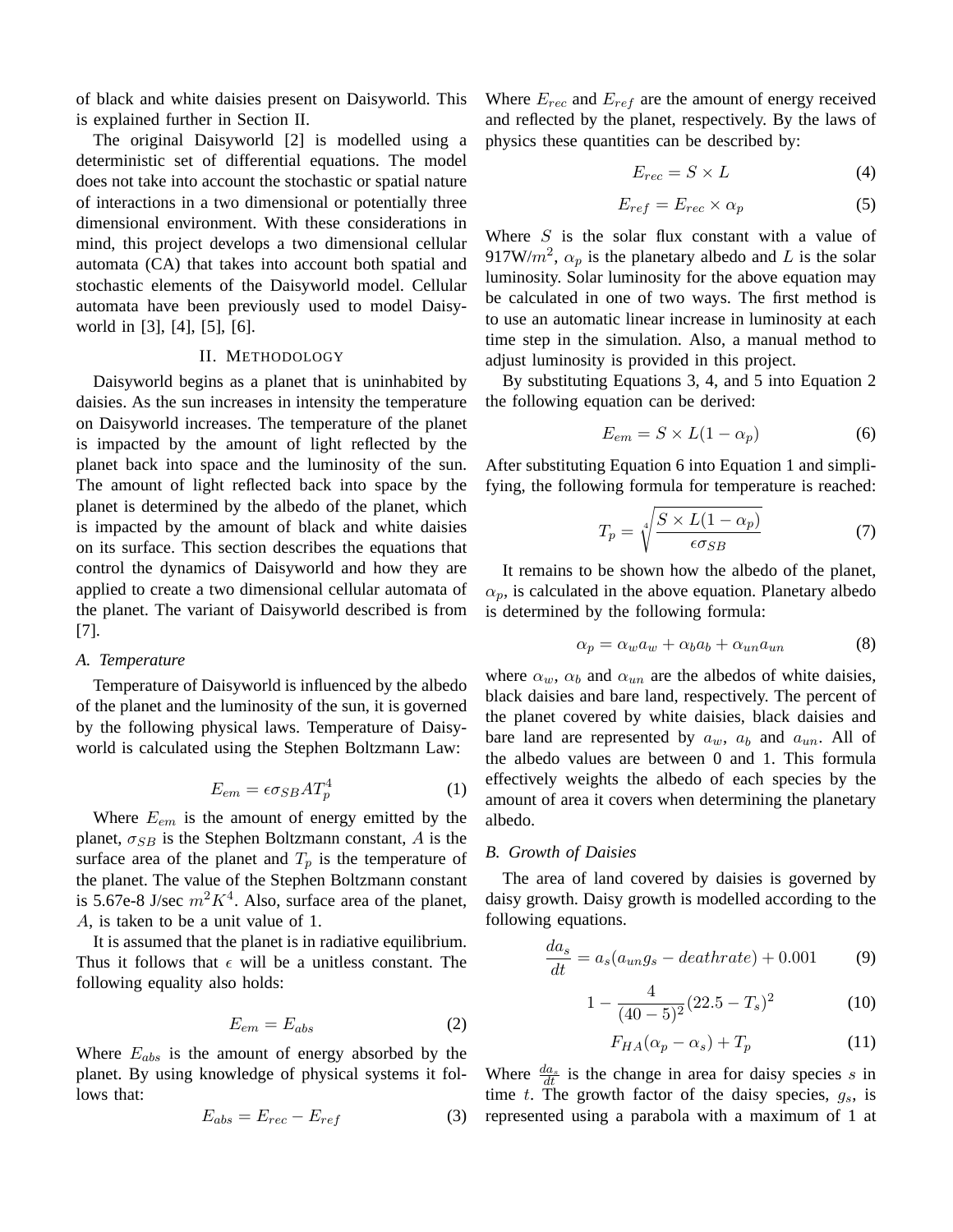the optimal temperature for daisy growth. Growth may only occur in a limited range of temperatures, when  $T_s$ is not between  $5^{\circ}$ C and  $40^{\circ}$ C growth will not occur.  $T_s$ denotes the local temperature for each species of daisy. In this equation,  $F_{HA}$  is the heat absorption factor that is set to 20.

#### *C. Cellular Automata Rules*

Using the aforementioned equations, rules for a cellular automata (CA) Daisyworld are developed. These rules aim to capture some aspects of realistic daisy growth, while ensuring growth patterns follow the general pattern described by the formulas. Daisy growth is dictated by the following rules:

- If the change in area for a daisy species  $s$ , is greater than 0, daisies of this species will consider their neighbors.
	- **–** If the amount of neighboring cells occupied by daisies (of any species) is less than a spreading threshold, then the bare neighbors of the current cell will grow daisies with probability,  $p = c \times da_s/dt$ .
	- **–** If the number of neighbors occupied by other daisies is greater than the spreading threshold a new patch of daisy species s will be started at a random location.
- If the change in area for species  $s$  is not greater than 0, then daisies of species  $s$  will die with probability,  $p = -da_s/dt$ .

In the above rules,  $c$  is a constant value to help accelerate daisy growth. Before the addition of this constant the daisies were not able to grow fast enough to keep up with changing solar luminosity. This constant is currently set to 9. The spreading threshold helps avoid daisy growth being limited by over crowding and can be adjusted dynamically from within the model interface.

#### III. RESULTS

To evaluate the effectiveness of the two dimensional cellular automata (CA) Daisyworld, several tests were run. In each case various parameters were set to default values, unless otherwise specified by the experiment. The baseline parameters include an automatic linear increase of temperature. Death rate is set to 0.3, spreading threshold is set to 7 and optimal daisy growth temperature is set to 22.5°C. The albedos of black daisies, white daisies and bare land are set to 0.25, 0.75 and 0.50, respectively.

Experiments run on the model attempt to verify the accuracy of the model as well as testing the effects of modifying parameters on the model. These experiments include a comparison with a mathematical Daisyworld with the same parameters as the CA model. The effects of solar luminosity and varying death rate are also explored. The two species CA Daisyworld is then extended to include four species of daisies. The effects of solar luminosity are further examined on the four species model.

#### *A. Comparison with Mathematical Model*

When compared with a mathematical Daisyworld with the same parameters, the CA model developed in this project produces similar results. Characteristics used to compare the two models include, area covered by each type of daisy, Figure 1, and temperature of Daisyworld, Figure 2.

In the case of area covered by daisies, there is one main instance when the CA model does not match results reached in the mathematical case. This is at the beginning of the simulation when white daisies do not increase in area as rapidly as they do in the mathematical model. This problem is compounded by black daisies reaching a much higher initial peak in the CA model, as well as decreasing in area more slowly than they do in the mathematical model. As a result, the white daisies have to compete with more black daisies initially, this may be partially responsible for the delayed growth of the white daisies.

The impact of the higher initial peak in the amount of black daisies on temperature is illustrated in Figure 2 (b). Initially, the temperature is higher than the ideal temperature for the daisies. Then, as a result of the black daisies not decreasing in area as fast as they do in the mathematical model, the temperature remains above the ideal temperature for a longer period of time than it does in the mathematical model.

In both Figure 1 and Figure 2, the effects of randomness on the CA Daisyworld can be observed. The effects of using stochastic processes to control the growth and death of the daisies is evident in noise effects on the quantities of daisies. Despite the effects of noise on the system, both the mathematical and CA models show similar overall trends. This suggests that for the simple case, the mathematical model may be a good method to study the dynamics of Daisyworld. However, for examining more complicated situations on Daisyworld the CA model may prove to be more convenient and similar to natural processes because of its stochastic and spatial components.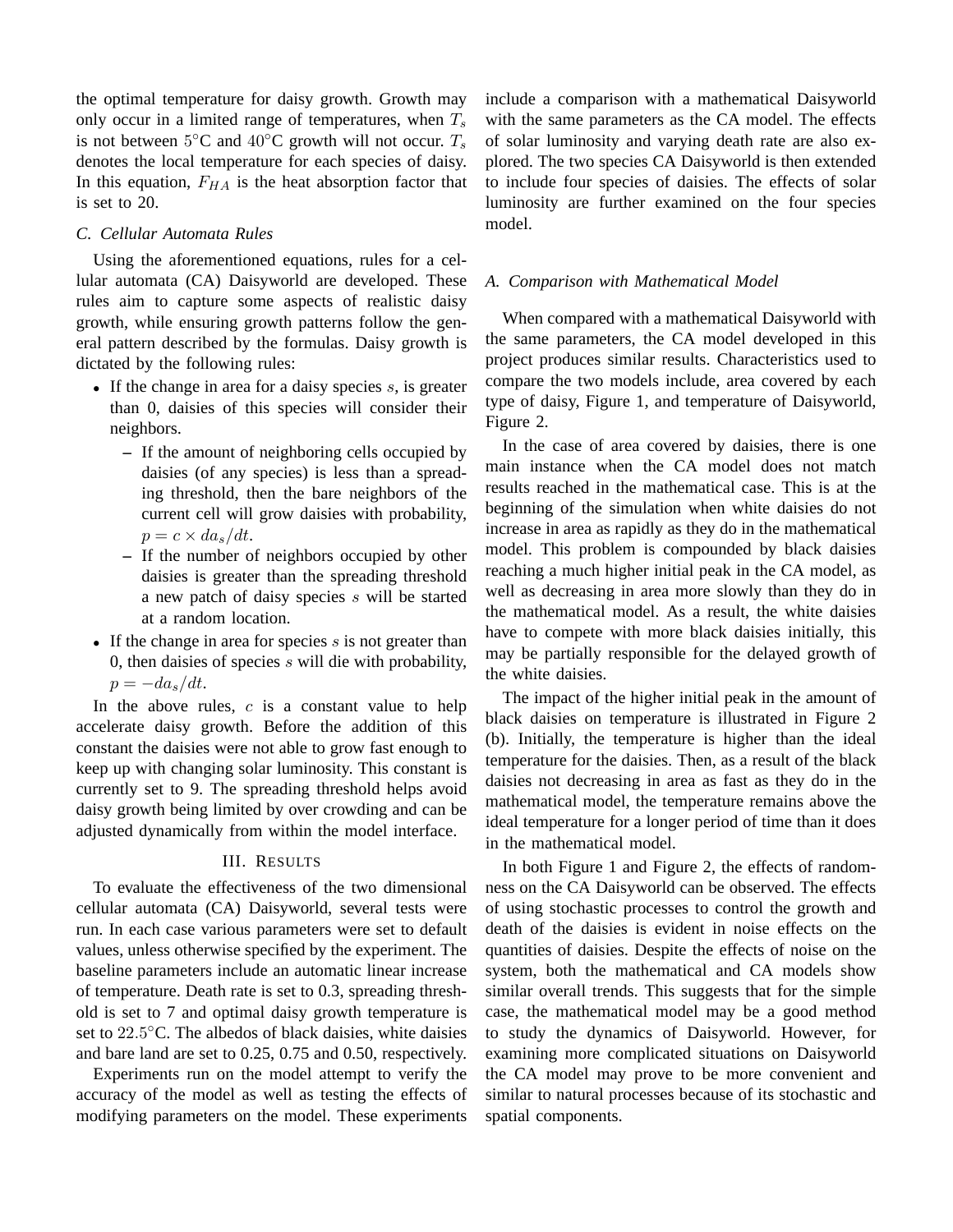

Fig. 1. Comparison of Area Covered by Daisies in the Mathematical Model to CA Model of Daisyworld



Fig. 2. Comparison of Temperature in the Mathematical Model to CA Model of Daisyworld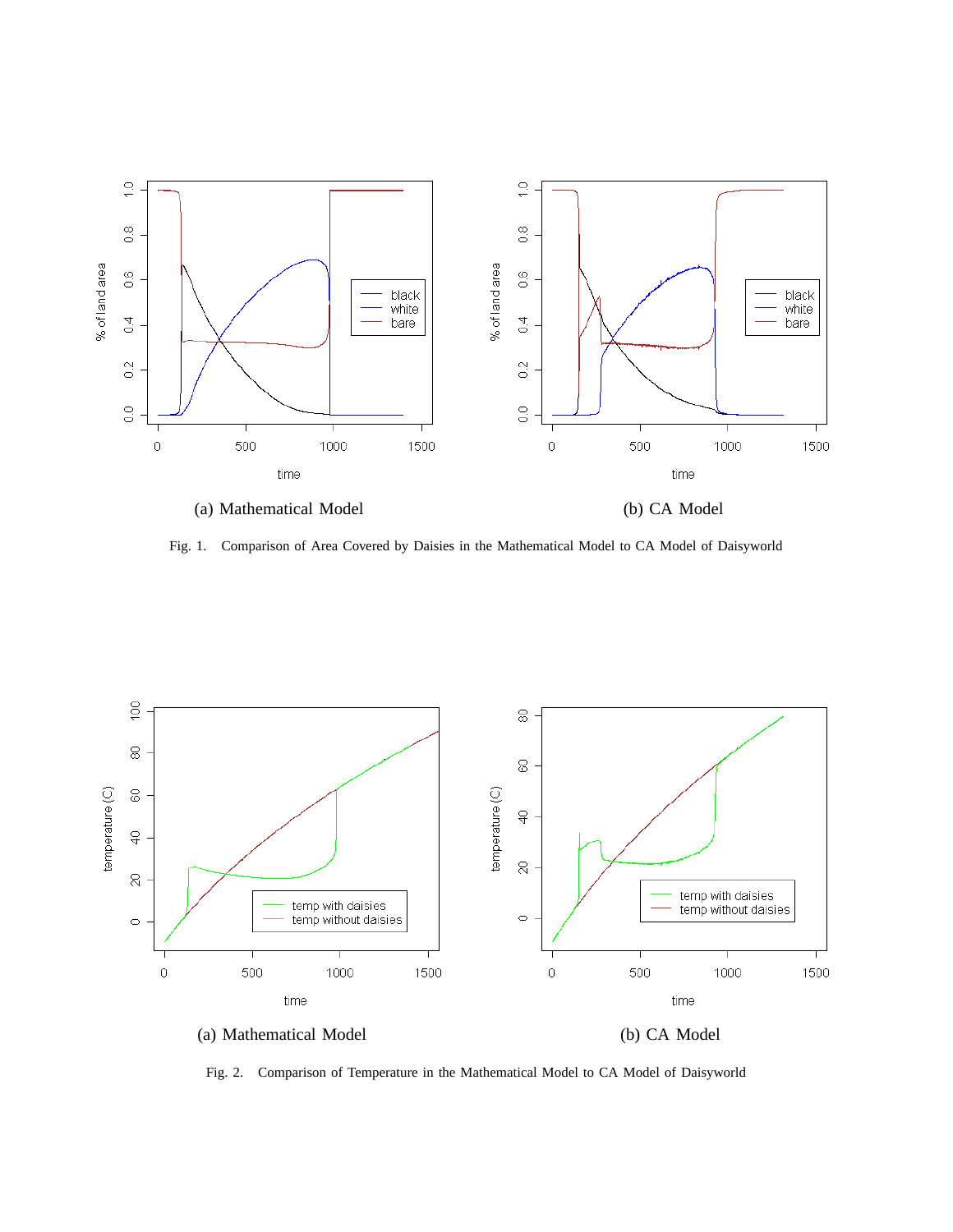

Fig. 3. Effects of Solar Luminosity  $(L)$  on Two Species Daisy World

#### TABLE I AVERAGE TEMPERATURE OF TWO SPECIES DAISYWORLD WITH VARYING SOLAR LUMINOSITY

| L    | Avg. Temp $(^{\circ}C)$ |
|------|-------------------------|
| 0.6  | $-9.066$                |
| 0.7  | 1.803                   |
| 0.8  | 23.725                  |
| 0.9  | 22.416                  |
| 1.0  | 21.343                  |
| 1.1  | 20.507                  |
| 1.2. | 20.000                  |
| 1.3  | 20.529                  |
| 14   | 23.111                  |
| 1.5  | 27.204                  |

#### *B. Effects of Solar Luminosity on Daisyworld with Two Species*

To examine the effects of solar luminosity on Daisyworld the parameters of the model were set to the default values mentioned above. However, solar luminosity modification was set to manual. At each time step the solar luminosity was set to a specified value and the model was given time to adjust to the new solar luminosity. This was done by waiting until populations of each type of daisy reached a relatively constant value. Screen shots were taken for each solar luminosity (Figure 3) and average

temperatures for each solar luminosity were recorded. Due to space constraints, only solar luminosities from 0.8 to 1.5 are illustrated in Figure 3. Outside of these solar luminosities there was no sustained daisy growth.

The self regulation of temperature by daisies on Daisyworld is illustrated in Figure 3. It is evident that in order to keep the temperature close to the optimal temperature for daisy growth, the amount of each species of daisy changes depending on the solar luminosity. This can be attributed to the feedback mechanisms employed in the Daisyworld system. If one species of daisies dominated, for example, white daisies, the overall temperature of the planet would decrease. Also, since the albedo of the white daisies is lower than the albedo of the planet, this would cause the local temperature of the white daisies to amplify their cooling effect. This would limit their growth and cause the area occupied by white daisies to decrease. This feedback mechanism guides the planet into a state where each species occupies an appropriate amount of land to sustain a planetary temperature that is ideal for daisy growth.

The average temperature recorded for each solar luminosity is very close to the optimal temperature for daisy growth, with the exception of when solar luminosity is 1.5. When the solar luminosity is 1.5, the intensity of the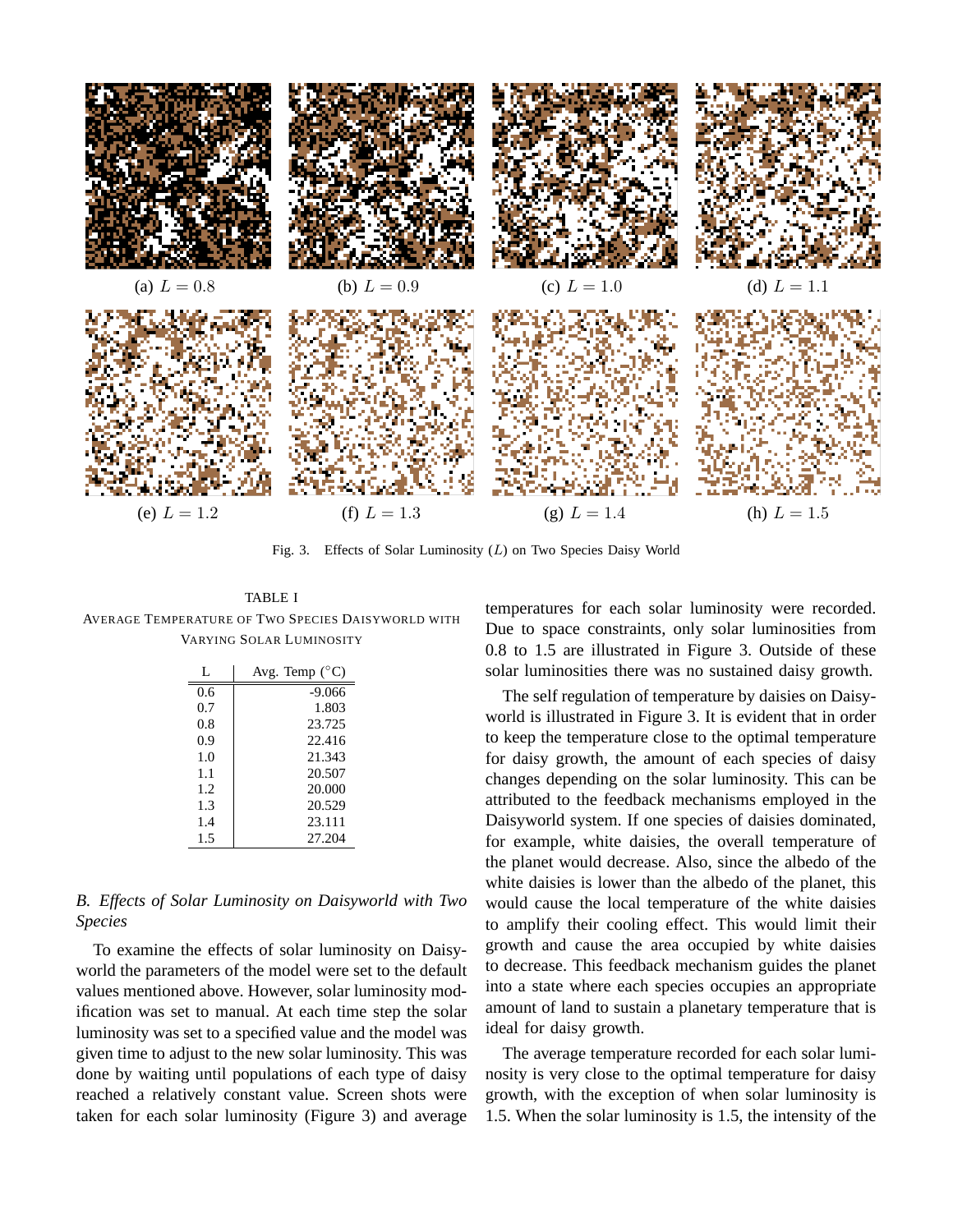sun is too high for the daisies to effectively regulate the temperature. At other solar luminosities, however, the emergent property of temperature regulation keeps the temperature of the planet close to the ideal temperature for daisy growth. The emergence of this temperature regulation should be emphasized, because the daisies do not follow any centralized control to reach the appropriate quantities to sustain an ideal temperature for growth. Instead they grow or die based on the feedback mechanism discussed above, as a result causing the temperature of the planet to stay within a suitable range for the daisies to survive.

#### *C. Effects of Death Rate on Daisyworld*

The effects of varying the death rate of daisies is examined in Figures 4 and 5. Death rate was examined to determine its effects on how quickly the model can adjust to increasing values of solar luminosity. The automatic linear increase of solar luminosity was used.

Intuitively, the area covered by the daisies is impacted by varying the death rate of the daisies. When the death rate of daisies is lower, the planet is dominated by daisies and the amount of bare land is reduced. As death rate increases, the amount of land covered by daisies decreases.

Death rate also has impacts on how well the model can regulate temperature. This can be observed in the time that daisies stop being able to survive extremely high solar luminosity. In the case when death rate is equal to 0.1, the daisies are able to survive until approximately 1200 time steps. In contrast, when death rate is 0.5 the daisy population crashes well below 1000 time steps. When examining the temperature graphs, it is evident that when death rate is lower, it takes the model longer to adjust to non-optimal temperatures. In particular, when death rate is 0.1, the elevated temperature as a result of the initial spike in the black daisy population takes several time units to return to an ideal temperature. However, when death rate is set to 0.5 the initially elevated temperature is reduced more quickly. When the death rate is higher the daisies may be able to adjust to fluctuating solar luminosities more quickly. However, once solar luminosity is too high for the daisies to survive the higher death rate causes the daisy population to crash more rapidly than it would if the death rate is lower.

#### *D. Daisyworld with Four Species of Daisies*

To gain more insights into the Daisyworld system the two species model is extended to include four species of daisies. The majority of the formulas for the original model remain unchanged. The calculation of the planetary albedo can be generalized to include more than two species as follows:

$$
\alpha_p = \sum_{s \in \mathcal{S}} \alpha_s a_s + \alpha_{un} a_{un} \tag{12}
$$

Where S is the set of all species and  $\alpha_s$  and  $\alpha_s$  are the albedo and area of a species, respectively. Similar to the previous formula for planetary albedo,  $\alpha_{un}$  and  $a_{un}$ are the albedo and area of land not occupied by daisies. Also, in this new model the albedo of the species are set to 0.2, 0.4, 0.6 and 0.8 for red, orange, yellow and green daisies, respectively.

A motivation for including more species of daisies in Daisyworld is to explore what happens when the system has more species that it can utilize to achieve an optimal temperature. The base case, uses the default parameters described above, with the exception of albedos, which are modified for the four species case. In Figure 6 (a), the areas covered by each species of daisy during the simulation are plotted. Similar to the two species case, there are certain times in the simulation when specific species thrive. In particular, the daisy populations experience elevated populations in increasing order of their albedos. Also similar to the two species case, the lowest albedo species experiences a large spike at the beginning followed by a relatively slow decrease in population. The three higher albedo species experience a lag before they grow, during the spike and decrease period. One main difference between the two and the four species model, is the level of variability in the outcomes of the simulation. Although the red daisies experience a population spike first and the green daisies experience peak populations when solar luminosity is high, the quantities of orange and yellow daisies vary between trials. This can be attributed to impacts of using stochastic processes to control daisy growth on the simulation.

Since the growth factor of each species of daisy is calculated using Equation 10, the daisies still only grow in a narrow range of temperature with peak growth when the temperature is  $22.5^{\circ}$ C. As a result of this, the four species model does not provide any added benefit to the sustainability of optimal growth conditions on the planet, as illustrated in Figure 6 (b). Potentially if the species had different ideal temperatures this would not be the case.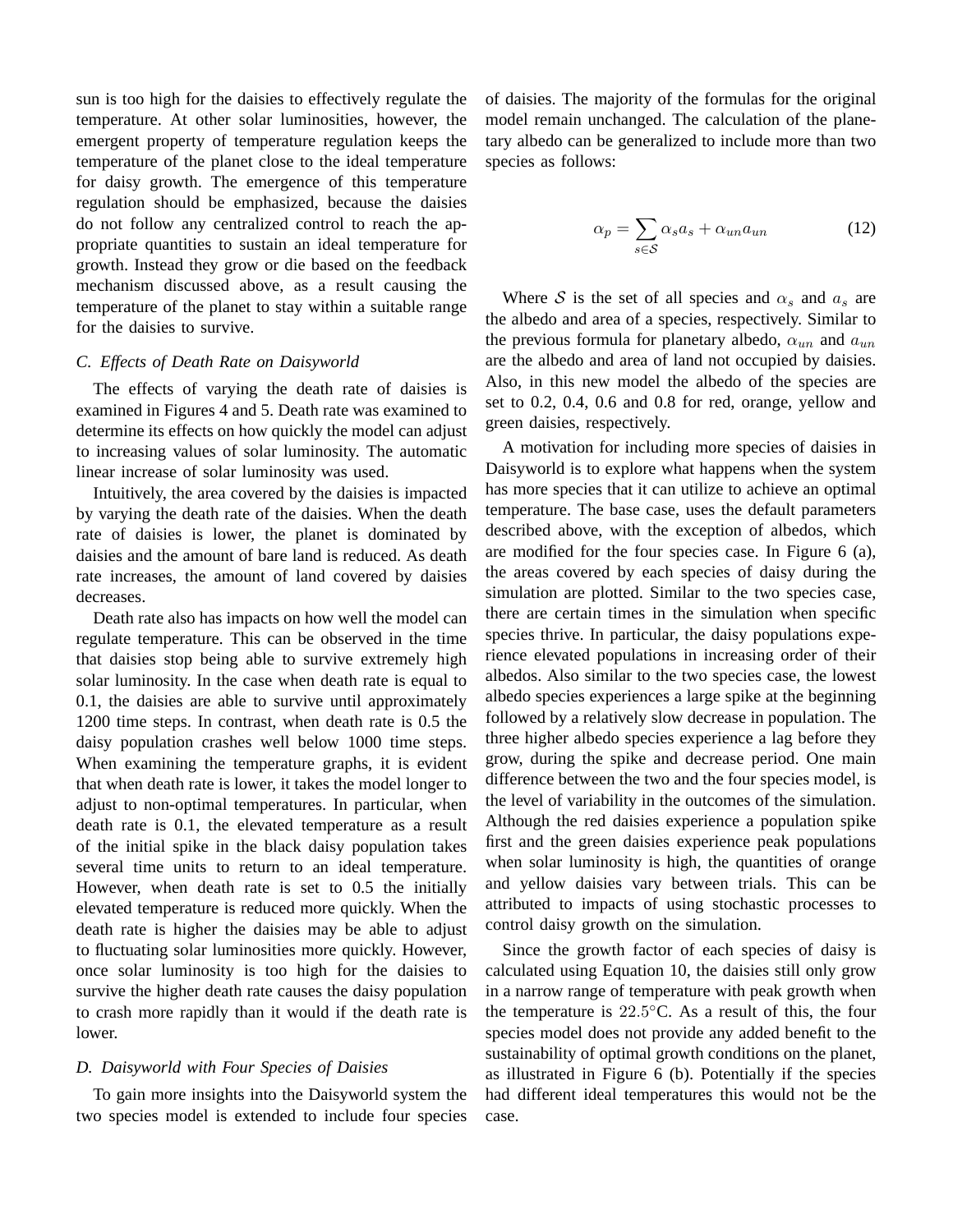

Fig. 4. The Effects of Death Rate on Daisyworld



Fig. 5. The Effects of Death Rate on the Temperature of Daisyworld

TABLE II AVERAGE TEMPERATURE OF FOUR SPECIES DAISYWORLD WITH VARYING SOLAR LUMINOSITY

| L   | Avg. Temp $(^{\circ}C)$ |
|-----|-------------------------|
| 0.6 | $-9.066$                |
| 0.7 | 20.873                  |
| 0.8 | 21.337                  |
| 0.9 | 22.368                  |
| 1.0 | 22.383                  |
| 1.1 | 23.936                  |
| 1.2 | 23.939                  |
| 1.3 | 23.810                  |
| 1.4 | 24.160                  |

*E. Effects of Solar Luminosity on Daisyworld with four species*

A study of the effects of changing solar luminosity is also carried out on the four species model (Figure 7). The average temperature for each value of solar luminosity is reported in Table II. Due to space constraints, images of Daisyworld are only included for solar luminosities between 0.7 and 1.4 inclusive. Outside of these solar luminosities the planet was not able to support daisy growth because the solar luminosity was either too high or too low.

Similar to the two species model, the four species model of Daisyworld is able to keep the temperature of the planet ideal for life, despite increasing solar intensity. This is accomplished by varying the amount of each type of daisy to produce a global albedo that results in ideal global temperature for daisy growth. The continuous nature of the transition for each level of solar luminosity can be seen in the gradual change in dominance from the red to orange, yellow and eventually green daisies when the solar luminosity is very high. Depending on the previous conditions for each albedo there is potentially more than one stable state that will ensure temperature is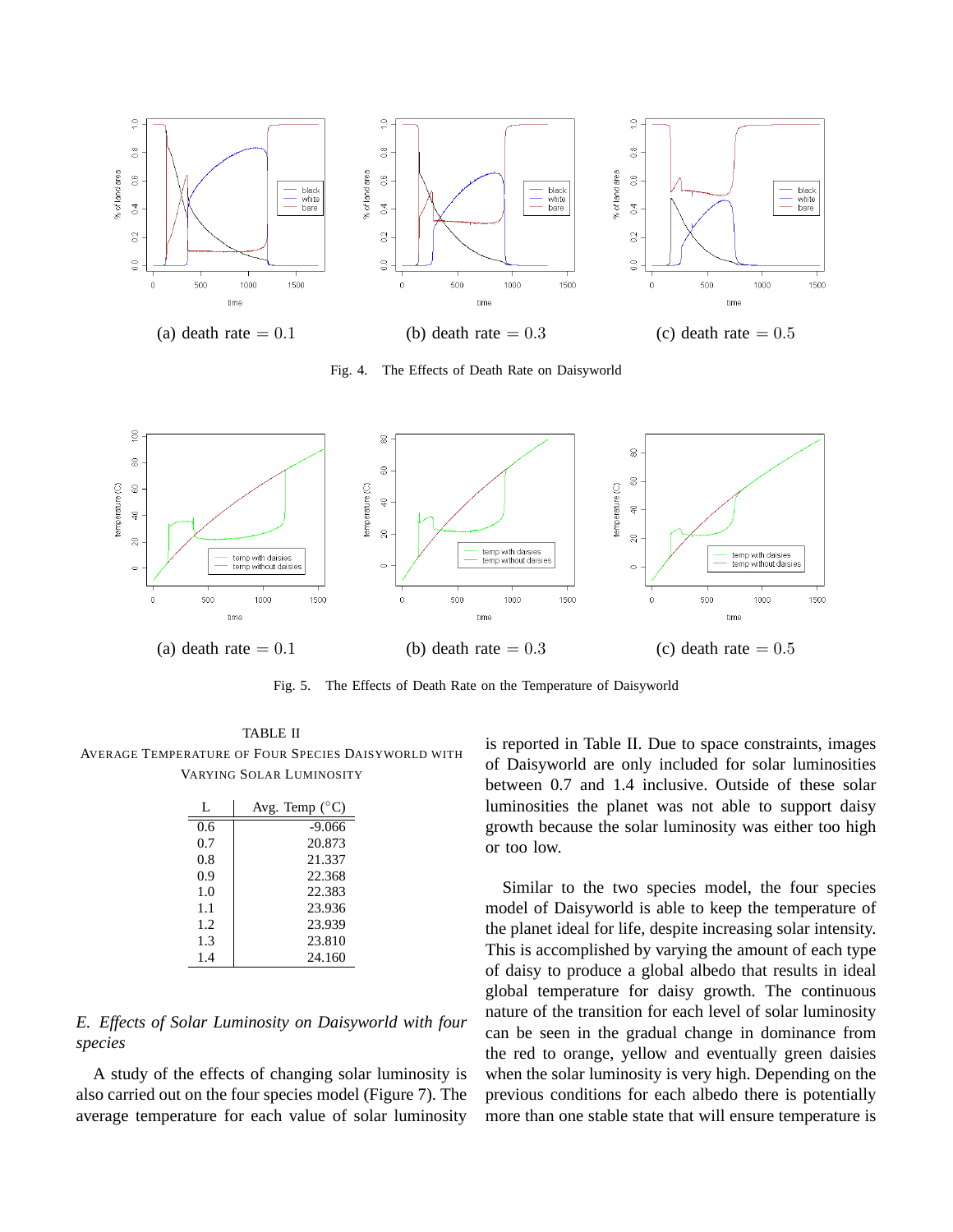









Fig. 7. Effects of Solar Luminosity (L) on Four Species Daisy World